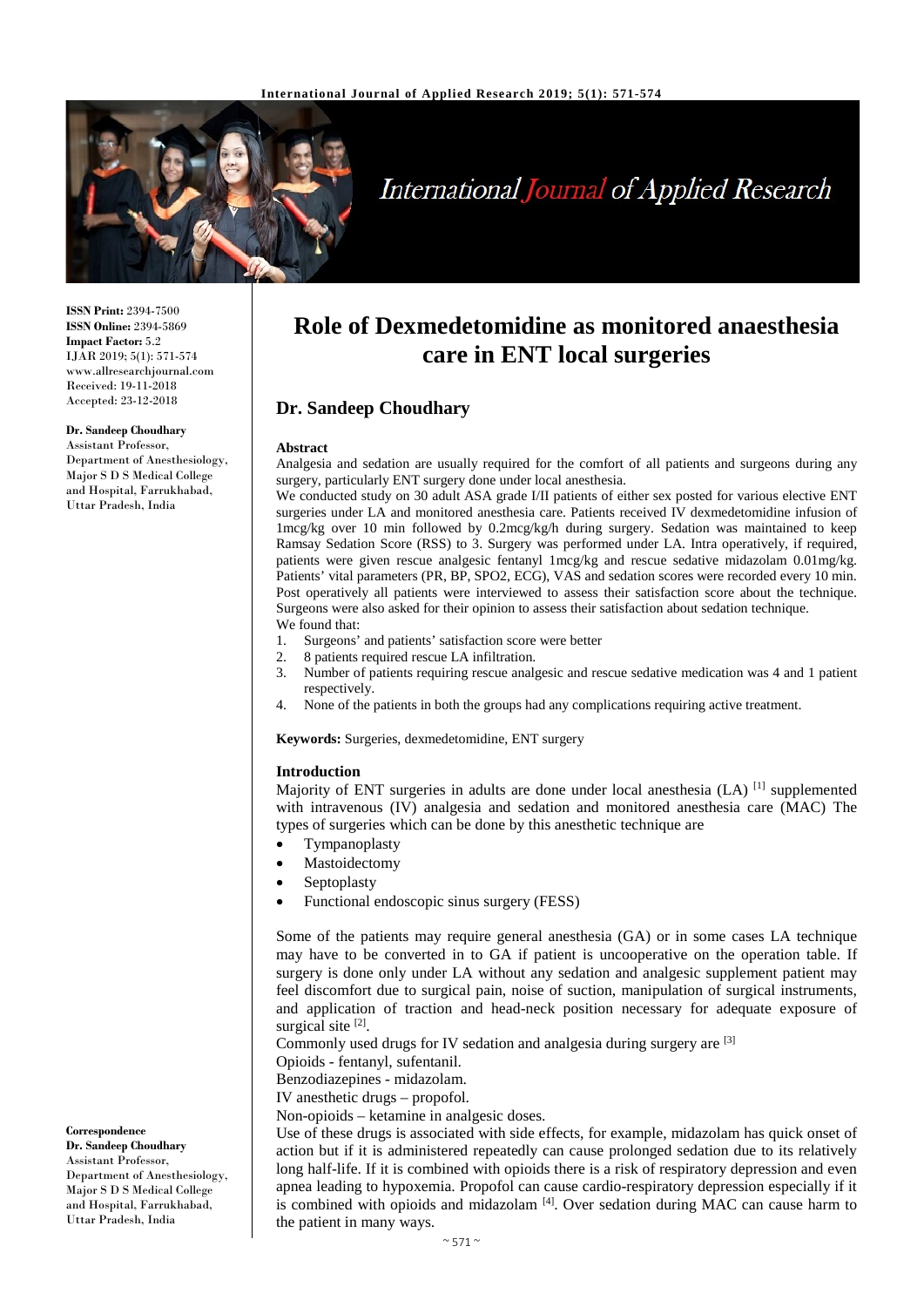Recently dexmedetomidine hydrochloride has been added to the armamentarium of anesthesiologist. It is a highly selective alpha-2 adrenergic agonist. It has analgesic, sympatholytic and sedative property without any respiratory depression [5] which is commonly seen with combination of opioids and midazolam [4]. Dexmedetomidine also reduces opioid requirement and stress response to surgery ensuring hemodynamic stability  $[6]$ . Therefore this drug is being increasingly used as a sedative for MAC for various surgical procedures such as eye surgery, dental surgery, upper gastro intestinal endoscopy and FESS etc. [7]. We therefore decided to undertake this study to compare efficacy of dexmedetomidine for IV sedation during MAC with that of commonly used combination of midazolam – fentanyl for IV sedation during MAC for ENT surgery.

## **Materials and Methods**

The study was conducted on 30 adult patients posted for elective Ear, Nose and Throat (ENT) surgery belonging to either sex and in the age group of 20 to 60 years. Only those patients belonging to American Society of Anesthesiologists (ASA) grade I/II were accepted for this study. Prior approval of medical ethics committee of the institute was obtained. All patients were subjected to thorough pre anesthetic evaluation including relevant essential investigations. They were then explained about use of Visual Analogue Score (VAS) for purpose of recording their pain score. Informed consent was obtained from all the patients.

# **Inclusion criteria**

- Patients between 20 to 60 years age.
- Both males and females.
- Patients of ASA physical status I and II.
- Patients posted for elective ENT surgery.

#### **Exclusion criteria**

Patient's unwillingness to participate in the study.

Patients with known sensitivity to local anesthetics and sedative/analgesic drugs to be used for study.

Patients who are unable to understand use of VAS.

Pregnant females and lactating mothers.

Patients suffering from renal and hepatic disease.

Patients who are on opioids, benzodiazepines and alpha 2 receptor agonists.

Patients having bradycardia, intra cardiac conduction defects and low ventricular ejection fraction (EF <30%).

Patients who are hypotensive and hypovolemic due to any cause.

## **Materials required**

- Anesthesia machine with Bain's breathing system.
- Source of oxygen.
- All resuscitation equipment-laryngoscope with different sizes of blades, endotracheal tubes of different sizes, stylets, local anesthetic jelly, Ambu bag, ventilator, oro pharyngeal airways, Laryngeal mask airways (LMAs).
- IV fluids –Ringer lactate (RL), dextrose normal saline (DNS), normal saline (NS), and colloids.
- IV cannulae 20 and 18 G size.
- IV infusion sets.
- Drugs
- Drugs for pre-anesthetic medication-glycopyrrolate, ondansetron, metoclopramide, ranitidine.
- Drugs for sedation and rescue-midazolam 10 ml vial (1 mg/ml), fentanyl 2 ml ampoule (50 mc/ml), dexmedetomidine ampoule 1 ml [100 mcg/ml].
- Syringes 2ml/5 ml/10 ml.
- Syringe infusion pump.
- Drugs for resuscitation –adrenaline, noradrenaline, atropine, mephentine, dopamine, dobutamine

# **Procedure**

On the operation table patient's pulse rate (PR), Mean Arterial Pressure (MAP), peripheral arterial oxygen saturation (SPO2), respiratory rate (RR) and electro cardiogram (ECG) were recorded.

Venous cannulation was done on dorsum of left hand or other suitable site using 20 G venous cannula and slow IV infusion of ringer lactate (RL) was started at the rate of 2 ml/kg body weight.

A loading dose of dexmeditomidine IV infusion was given at the rate of 1 mcg/kg over 10 min followed by maintenance infusion at the rate of 0.2 mcg/kg/hr. throughout surgery.

During this 10 min period the patients were closely observed and assessed every 2 min for sedation using Ramsay Sedation Score (RSS) as follows.

Score Assessment

- 1 Patient agitated
- 2 Patient cooperative and tranquil
- 3 Patient sleeping but responds to verbal command
- 4 Brisk response to gabellar tap or loud voice
- 5 Sluggish response to gabellar tap or loud voice
- 6 No response

RSS 3 was taken as the target end point. In patients in whom the target end point was achieved before completing the loading dose the infusion was stopped and the dose of sedative drug administered was noted. In patients in whom sedation score was less than 3 then additional IV bolus dose of midazolam 0.01 mg/kg was given and was subsequently repeated if necessary to achieve RSS 3.

Immediately after the loading dose was completed maintenance infusion was started in patient and surgeon was requested to administer local anesthesia with 2% lignocaineadrenaline (1:200000) 6-7 ml and proceed with surgery.

During surgery patient's clinical parameters such as PR, MAP were recorded initially every 2 min during loading dose infusion and then every 10 min and ECG, SPO2 monitored continuously. In addition RSS was monitored every 10 min. In case RSS was noted to be  $\leq 3$ , then midazolam 0.01mg/kg was administered IV as a rescue sedative.

Intra operatively pain intensity was also assessed every 10 min using VAS as follows.

- VAS 0 no pain
- $\bullet$  1-3 mild pain
- 4- 6 moderate pain
- $\bullet$  >7 severe pain
- 10 worst imaginable pain

If pain was more than 6-7 on VAS then surgeon was asked to give local infiltration of the same local anesthetic at surgical site. In spite of this in the event of patient still complaining of pain rescue analgesia was given in form of fentanyl 1 mc/kg.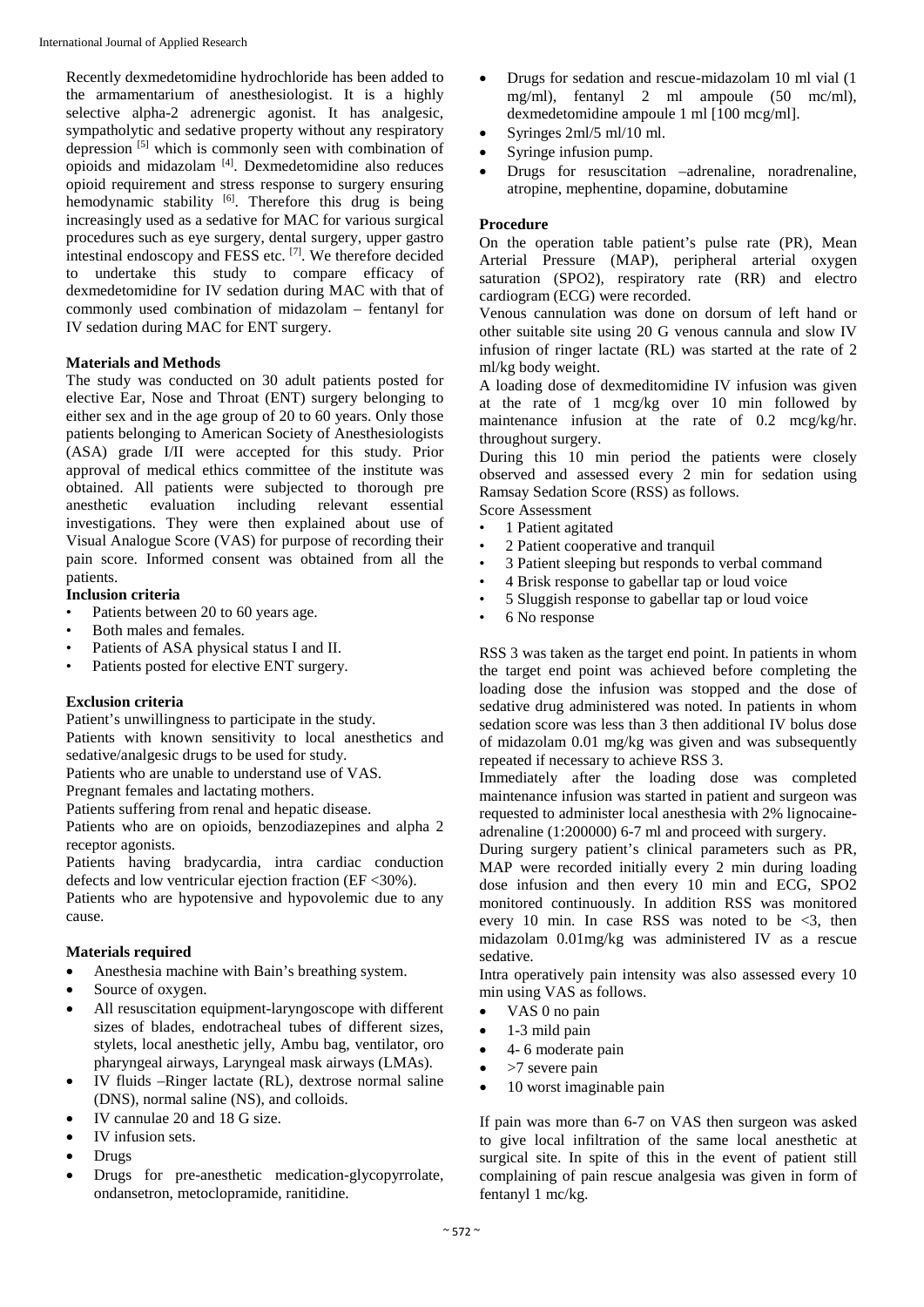During surgery all the patients were observed for following adverse events-

- Bradycardia (PR<50 /min)
- Hypotension (SBP fall  $>$  20% below base line)
- Hypertension (SBP increase  $> 20\%$  above base line)
- Respiratory depression  $(RR < 8 \text{ breaths/min})$
- Peripheral O2 desaturtion (SPO2<90%)
- Any other adverse event.

In case of such adverse events following treatment was given immediately. For bradycardia-atropine 0.3 mg IV and repeated if required. For hypotension rate of RL infusion was increased and IV ephedrine 3-5 mg was given. For respiratory depression oxygen flow was increased to 6 lit/min and bag- mask ventilation was used.

Approximately 15 to 20 minutes prior to end of surgery maintenance infusion of the study drug was stopped and patient was allowed to recover. The patients were then shifted to post anesthesia unit (PACU) for further observations and management. After surgery surgeon was asked to grade surgical condition and satisfaction with this sedation technique on numerical rating scale (NRS) in which 0 on this scale meant least satisfaction and score of 10 meant maximum satisfaction. Patients were also asked to grade their level of satisfaction on first postoperative day. This was the primary end point of our study.

#### **Statistical analysis**

#### **For statistical analysis SPSS version 16.0 was used**

Sample size was calculated based on population standard deviation of 1.1 80% power and 5% alpha error.

Hemodynamic and respiratory data was evaluated using unpaired t test for inter group and paired t test for within group comparison. P value < 0.05 was considered significant.

#### **Results**

Types of ENT surgeries performed are FESS, ttmpanoplasty, septoplasty and mastoidectomy. Mean duration of surgery was 77.33+-4.53 minutes Base line vital parameters (PR, MAP, and SPO2) were recorded. Loading dose of Dexmedetomidine was given over 10 min and during this period sedation score (RSS) was recorded every 2 min. Out of 30 patients 5 patients were cooperative and tranquil (RSS=2) and 25 patients were comfortably sleeping, responding to verbal command (RSS=3).In patients having RSS=2, midazolam 0.01mg/kg was administered IV.

During surgery PR, MAP were recorded every 10 min till the end of surgery is shown in Tables 1. In all these patients SPO2 was monitored continuously from commencement of loading dose of the study drug till the end of surgery. There was no fall in SPO2 below 97% any time during surgery.

**Table 1:** Comparison of pulse rate and mean BP at various time interval in study group.

| Time (mins) |       | <b>Pulse</b> |       | <b>Mean BP</b> |  |
|-------------|-------|--------------|-------|----------------|--|
|             | Mean  | <b>SD</b>    | Mean  | <b>SD</b>      |  |
|             | 79.26 | 1.80         | 98.16 | 3.01           |  |
|             | 76.76 | 1.82         | 96.16 | 2.63           |  |
| 10          | 68.46 | 2.46         | 79.5  | 3.10           |  |
| 20          | 73    | 2.12         | 78.46 | 3.05           |  |
| 40          | 76.3  | 2.20         | 77.1  | 2.13           |  |
| 60          | 77.06 | 2.56         | 77.9  | 1.89           |  |
| 80          | 80.93 | 1.94         | 80.93 | 1.68           |  |

Mean VAS recorded at 10 min interval intra operatively is shown in Table 2. Eight patients required rescue local anesthetic (LA) infiltration by the surgeon. Out of these patients only 4 patients in needed rescue fentanyl (one topup dose in 3 patients and top-up doses in 1 patient) and one of these patients required one rescue dose of midazolam as RSS in this patient was 2.

| <b>Table 2:</b> Comparison of mean of VAS score at different time |
|-------------------------------------------------------------------|
| intervals in groups.                                              |

| <b>Parameter Time (MINS)</b> | <b>VAS Score</b> |           |
|------------------------------|------------------|-----------|
|                              | Mean             | <b>SD</b> |
|                              |                  |           |
|                              | 1.34             | 0.80      |
| 10                           | 1.34             | 0.80      |
| 20                           | 1.41             | 1.00      |
| 40                           | 1.62             | 1.35      |
| 60                           | 1.68             | 1.24      |
|                              |                  | 1.35      |

There were no major complications or side effects due to drugs used for sedation. Majority of patients had bradycardia between 48-55 beats/min which could be easily treated with atropine 0.2-0.3 mg IV. However, none of the patients developed hypotension requiring any active treatment. Eight patients complained of dryness of mouth.

In recovery room all the patients were observed and closely monitored with pulse oximeter and non-invasive BP monitor for one hour. All patients were quiet and were able to obey commands. They were then shifted to postoperative ward. On the next day, all the patients were interviewed for their overall experience about sedation for surgery and they were asked to rate their satisfaction score using Numerical Rating Score (NRS). The operating surgeons were also asked about their experience and level of comfort during surgery. NRS expressed by patients and surgeons is given in Table no 3 Patients' as well as surgeon's level of satisfaction was significant in dexmedetomidine.

**Table 3:** patient & surgeon satisfaction score & time to postoperative rescue analgesics.

| Patient satisfaction score: NRS $(1 – 10)$ | $9(8-10)$ |
|--------------------------------------------|-----------|
| Surgeon satisfaction score: NRS $(1 – 10)$ | $9(8-10)$ |

#### **Review of literature**

Monitored anesthesia care (MAC) is a specific anesthesia service for diagnostic or therapeutic procedures performed under local anesthesia along with sedation and analgesia titrated to a level that preserves spontaneous breathing and airway reflexes [American Society of Anesthesiologists (ASA) update 2008] <sup>[8]</sup>. MAC comprises of three basic components. A safe conscious sedation

- Measures to allay patient's anxiety.
- Effective pain control

The mechanism of action of dexmedetomidine is unique and differs from the currently used sedative drugs. It acts both centrally as well as peripherally. Centrally it acts on locus ceruleus in brain to activate alpha-2 receptors and inhibits sympathetic stimulation and decreases sympathetic outflow which provides analgesia and sedation without respiratory depression. At lower doses DEX is predominantly sympatholytic. On binding to alpha-2 receptors it reduces sympathetic outflow and augments cardiac vagal activity